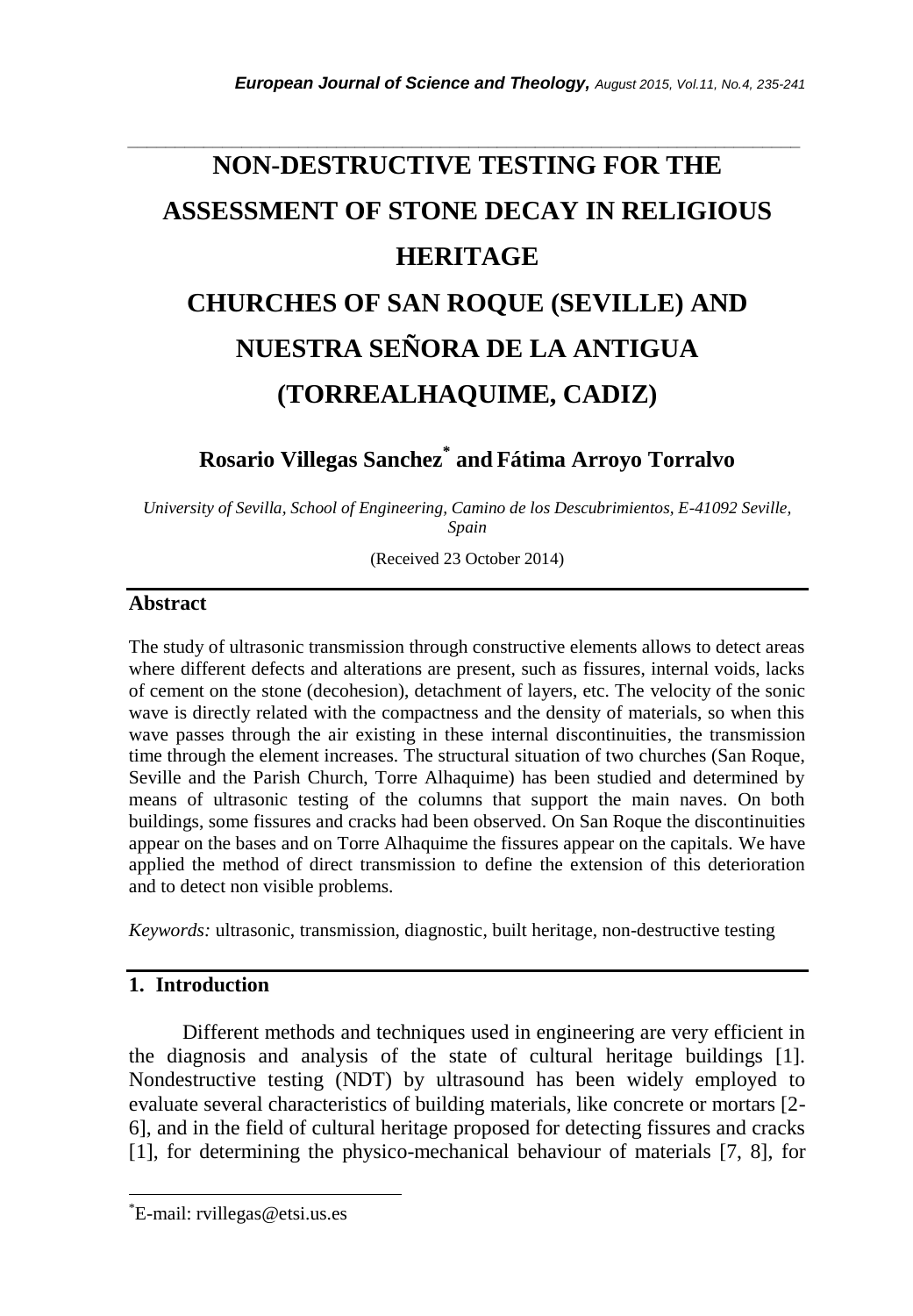evaluating the weathering degree of the rocks [1, 9] and for the assessment of the conservation state of different materials, plasters [10], frescoes [11] or bronze sculptures [12].

It is also very useful to compare the response of constructive elements or laboratory samples before and after conservation, especially consolidation, treatments [13-15]. Its use in singular elements, like columns and sculptures, is wide [1, 16] as well than in archaeological sites and megalithic artefacts [17, 18]. Some authors establish a classification of marble damage based on the values of velocity [19].

The values of ultrasonic pulse velocity has been combined with other non destructive or microdestructive tests in order to develop correlations to predict values of compressive strength [20], a property that requires a high number of normalized samples for its measure. In combination with different tests and measurements, it allows to define the structural situation of complete buildings [21].

In the present work we use this technique to assess the conservation state of structural elements of two churches from the south of Spain, in order to detect the presence of internal cracks.

#### **2. Experimental**

Longitudinal ultrasonic waves in the direct transmission method were measured with a portable equipment (Steimkamp BP 5), with two transducers emitter and receiver - and a frequency of 50kHz. The accuracy of measurements is assumed to be  $\pm$  10%. During the measurement the coupled pressure was steadily increased until the transmission time displayed on the equipment was constant and therefore independent from the pressure applied.

This study focused on the deterioration evaluation of the columns of two important churches:

- San Roque (built around 1760), in Seville. It is a baroque church with three naves, separated by two rows with three columns.
- Nuestra Señora de la Antigua parish church (from 1775), in Torre Alhaquime (Cádiz). It is a simple church with three naves, separated by two rows with two columns, neoclassic in the interior with a baroque façade.

On both cases, the presence of fissures and cracks on some of the columns made the conservators to decide exploring the rest in order to detect non visible (internal) deterioration of the stone pieces that form the columns. The schemes of the plans of both churches appear in Figure 1.

San Roque has six columns made of a red micritic brechoide limestone, with the configuration shown in Figure 2a. The problems are located on the bases and on the lower part of the shaft on column 1 (Figure 2b). Measurements on the two square pieces that formed the base, on both directions and on three points of each face were carried out. When irregular values of propagation time were obtained, we took measurements each 10 cm all along the face.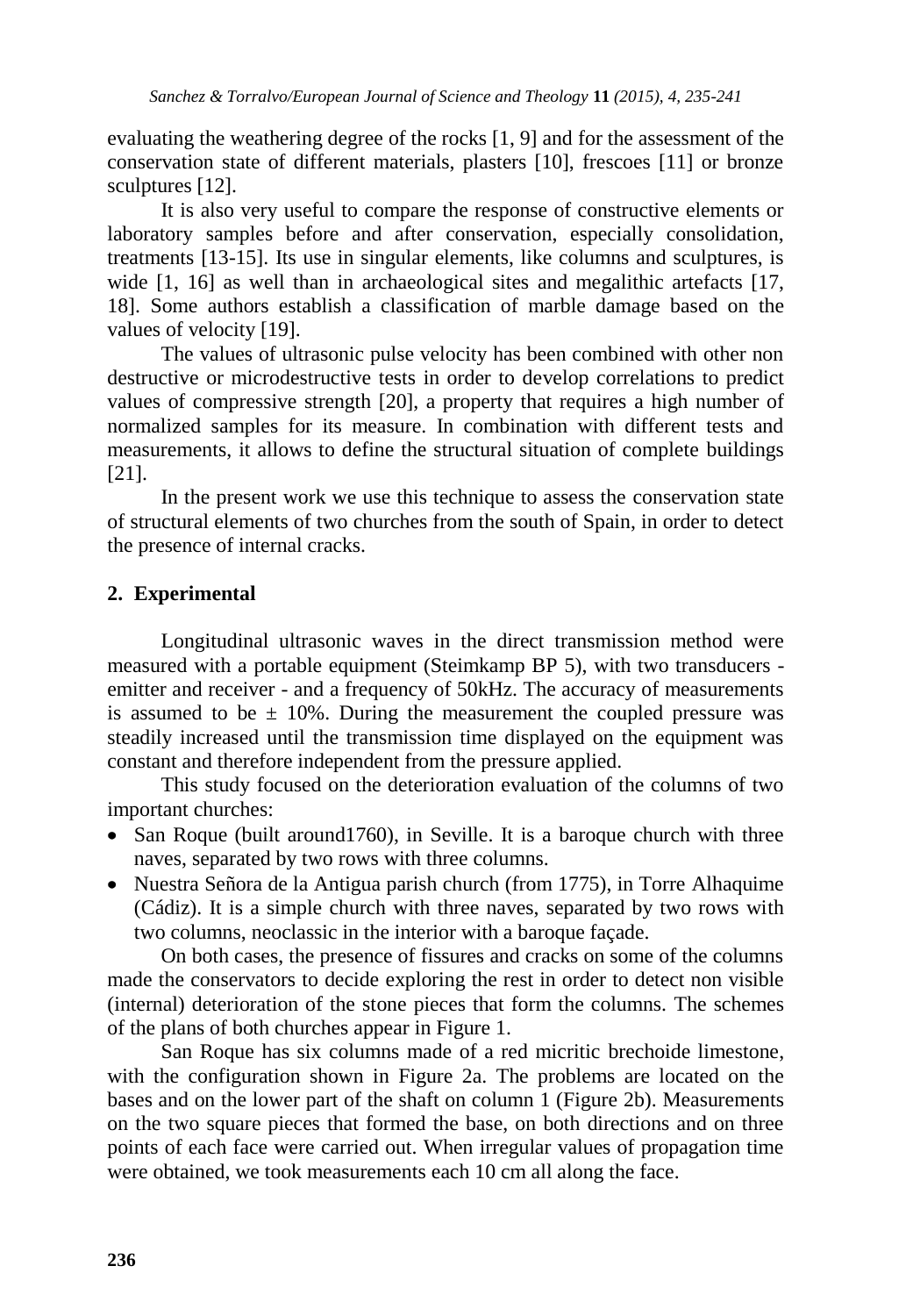

*Non-destructive testing for the assessment of stone decay in religious heritage*





**Figure 2.** (a) Schematic representation of the columns of San Roque with (b) a detail of the base of column nº 1; (c) the schematic representation of the capitals of Torre Alhaquime church with the average measures for the four capitals, and (d) a detail of the capital 2.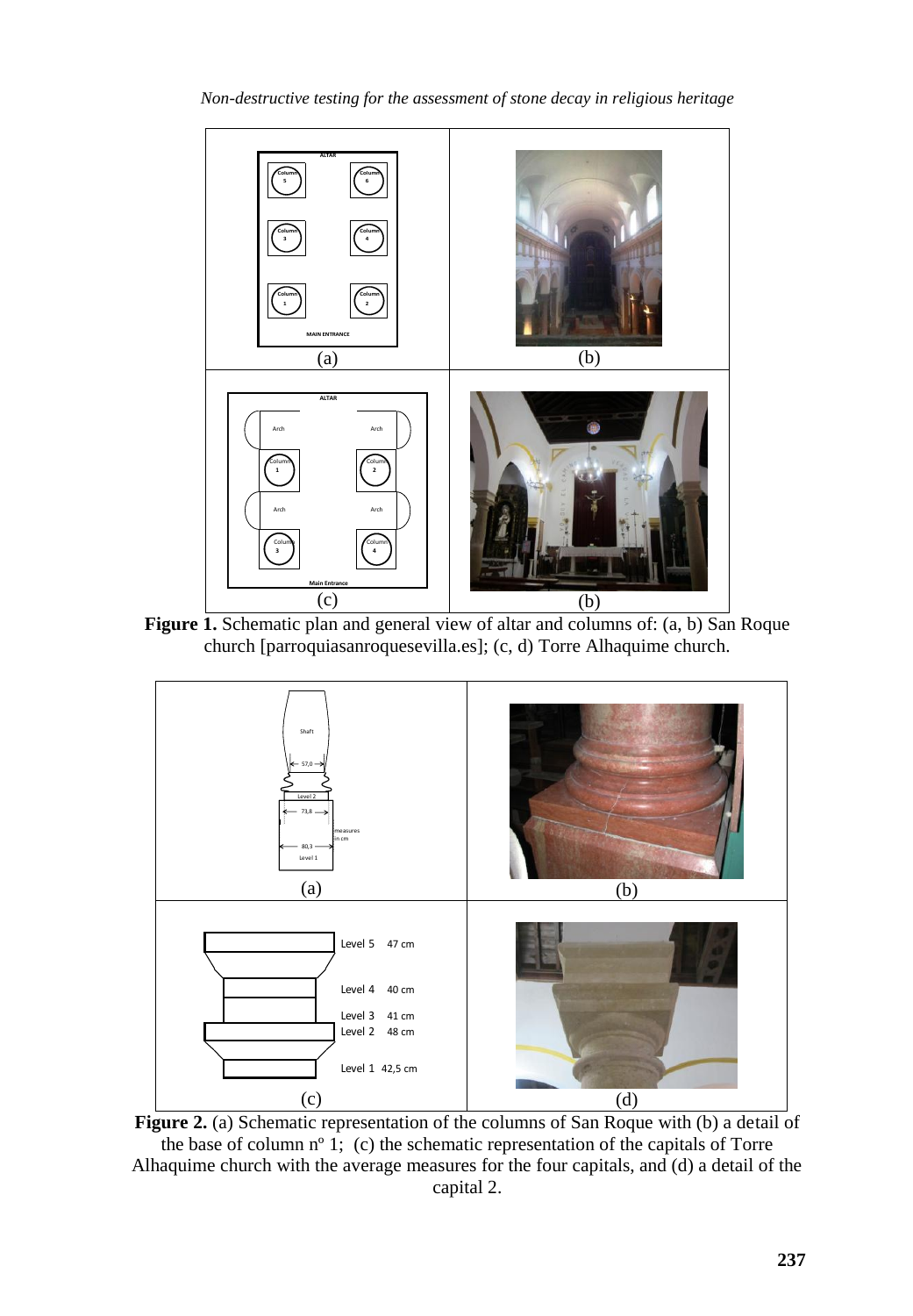The average velocity obtained on the six columns ranges between 5200- 5300 m/s, showing the high compactness of the stone.

Torre Alhaquime has four columns made of a calcarenitic stone, as well as the capitals, where the cracks appear. The configuration of the capitals is represented on Figure 2c-d, each part being made of a separate stone block. We made measurements at five levels on each capital, on three points of each face and on both directions.

#### **3. Results from San Roque church**

On Figures 3 and 4 are presented the results of transmission times on both levels of the bases. The normal values, 150 µs on level 1 and 140 µs on level 2, correspond to the average velocity of ca 5250 m/s. When high values are obtained, zones with deterioration, marked on grey, can be defined. This deterioration does not consist on decohesion or loss of compacity, and it is only evident on column 1, which presents two fissures on level 2 (Figure 2b). On the other columns, the defects probably are internal and only detectable by this technique.



**Figure 3.** Transmission time ( $\mu$ s) on San Roque columns at: (a) level 1 and (b) level 2.

#### **4. Results of Torre Alhaquime church**

In this calcarenitic stone the average velocity ranged between 3300-3500 m/s, and the transmission times were around 140  $\mu$ s for levels 2 and 5 and 120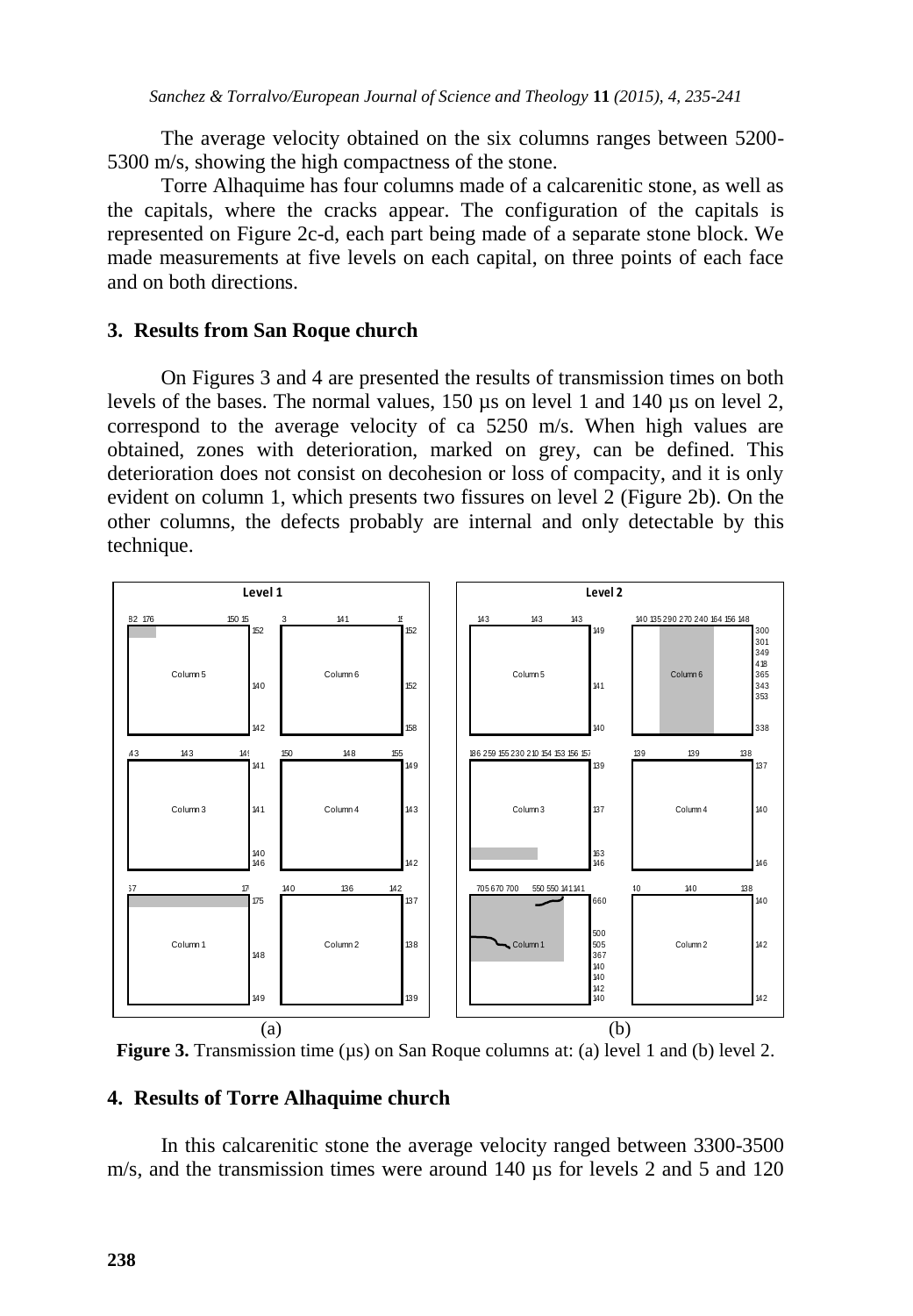µs for levels 1, 3 and 4. When different (higher) values were obtained a more detailed inspection was carried out.



(a)



**Figure 4.** Transmission time ( $\mu$ s) on Torre Alhaquime capitals at: (a) level 5 and (b) level 3.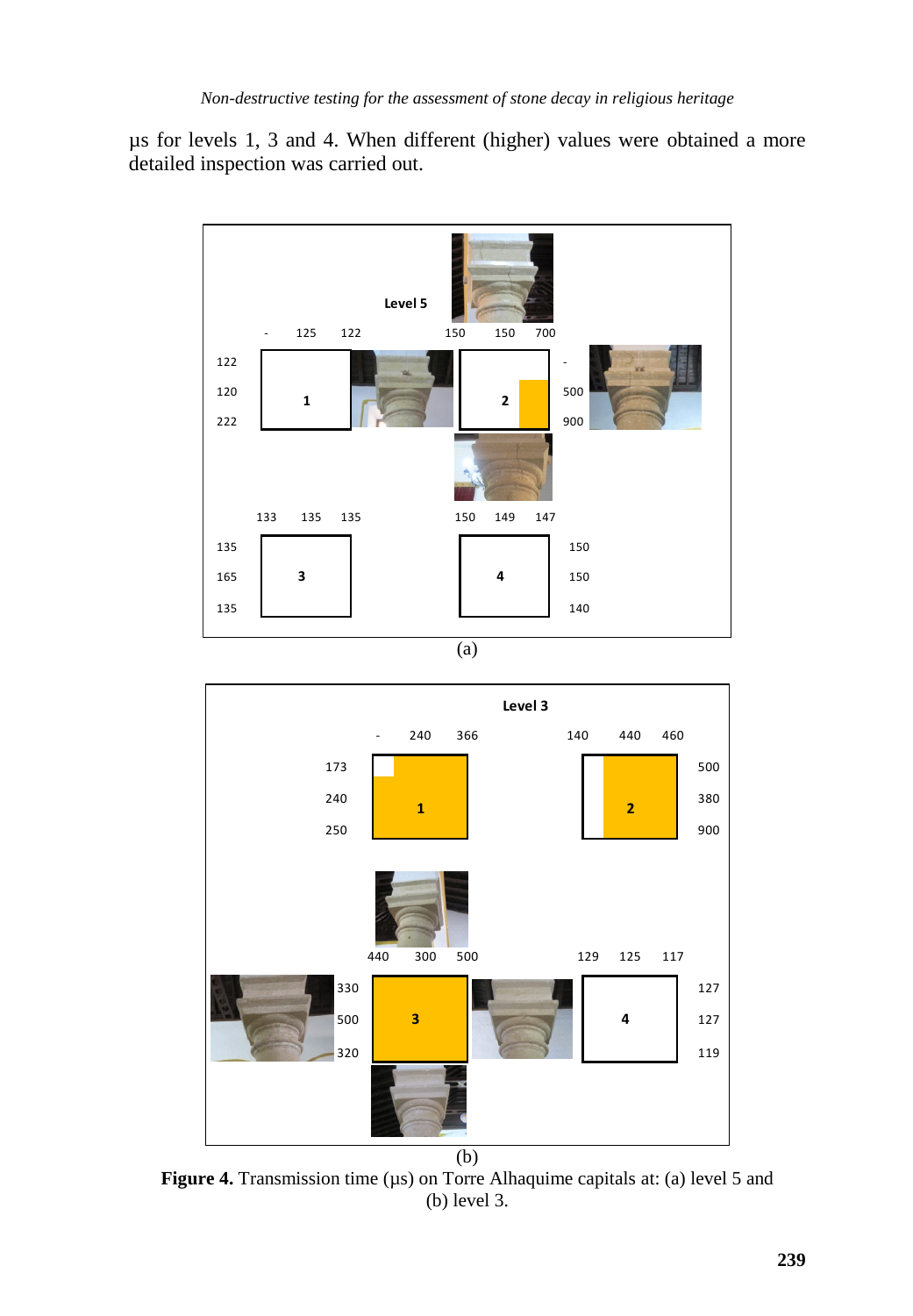As an example, on Figure 4a are shown the results of level 5 with the pictures of column 2. It is clearly seen that the cracks cause a high time of ultrasonic transmission; the same situation occurs in the lower levels of this column (Figure 4b for level 3).

Column 4 has a similar situation with the column number 2, while 1 and 3 did not show macroscopic external deterioration. In spite of this, the values of transmission time on columns 1 and 3 for level 3 are very high on every measure points, which could be related to an internal failure (Figure 4b).

#### **5. Conclusions**

The measure of ultrasound transmission is a useful tool to evaluate the state of conservation of building elements, and accurate enough to detect internal discontinuities or to determine the position and extension of cracks and fissures. The non-destructive character of ultrasonic velocity measurements and its ability to quantify physical-mechanical conditions of building materials, allows a complete sampling on the elements under inspection.

It is possible to carry out rapidly a complete survey and get the information on real time, provided that the undamaged areas give the reference values of transmission time that could be used, by comparing, to detect anomalies.

On both churches under study, with the use of this technique it has been possible to detect the existence of non visible defects on the stone elements that form part of the columns that have to be investigated more extensively in order to secure the building.

#### **References**

- [1] A. Moropoulou, K.C. Labropoulos, E.T. Delegou, M. Karoglou and A. Bakolas, Constr. Build. Mater., **48** (2013) 1222.
- [2] K. Ng, Y. Sun, Q. Dai and X. Yu, Constr. Build. Mater., **50** (2014) 478.
- [3] R. Solis-Carcaño and E.I. Moreno, Constr. Build. Mater., **22** (2008) 1225.
- [4] Z. Lafhaj and M. Goueygou, Constr. Build. Mater., **23** (2009) 953.
- [5] D.G. Aggelis, E.Z. Kordatos, D.V. Soulioti and T.E. Matikas, Constr. Build. Mater., **24** (2010) 1888.
- [6] J.T. Petro Jr. and J. Kim, Constr. Build. Mater.,**26** (2012) 574.
- [7] M.P. Saez-Perez and J. Rodriguez-Gordillo, Constr. Build. Mater., **23** (2009) 2121.
- [8] L. Anania, A. Badalà, G. Barone, C.M. Belfiore, C. Calabrò, M.F. La Russa, P. Mazzoleni and A. Pezzino, Constr. Build. Mater., **33** (2012) 122.
- [9] S. Chaki, M. Takarli and W.P. Agbodjan, Constr. Build. Mater., **22** (2008) 1456.
- [10] E. Quagliarini, G. M. Revel, S. Lenci, E. Seri, A. Cavuto and G. Pandarese, J. Cult. Herit., **15** (2014) 104.
- [11] P. Calicchia and G.B. Cannelli, J. Cult. Herit., **6** (2005) 115.
- [12] R. Villegas, R. Baglioni, J.M. Gallardo, A. Bouzas and A. Gómez, *Examen global de la escultura. El Giraldillo. La veleta del tiempo. Proyecto de Investigación e Intervención. Junta de Andalucía*, Consejería de Cultura, Seville, 2009, 57-74.